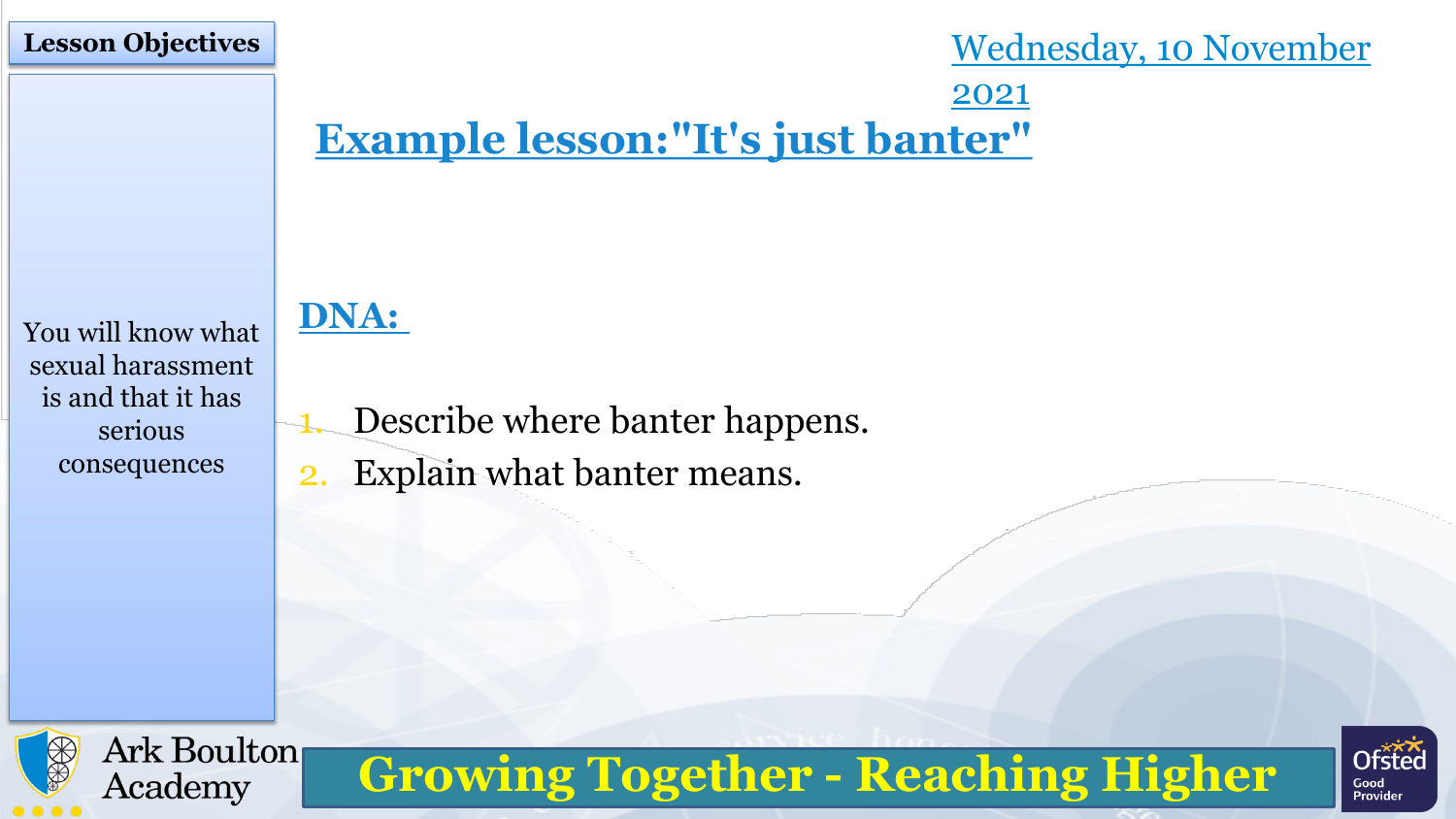## **Lesson Objectives DNA review**

Your own answers might vary from the below:

1. Banter can happen anywhere.

You will know what sexual harassment is and that it has serious consequences

2. Friendly remarks and jokes. These make people laugh and do not offend. We only share banter respectfully and with those we have very close relationships with. For example, unless you have known someone for over 10 years, you do not use banter.



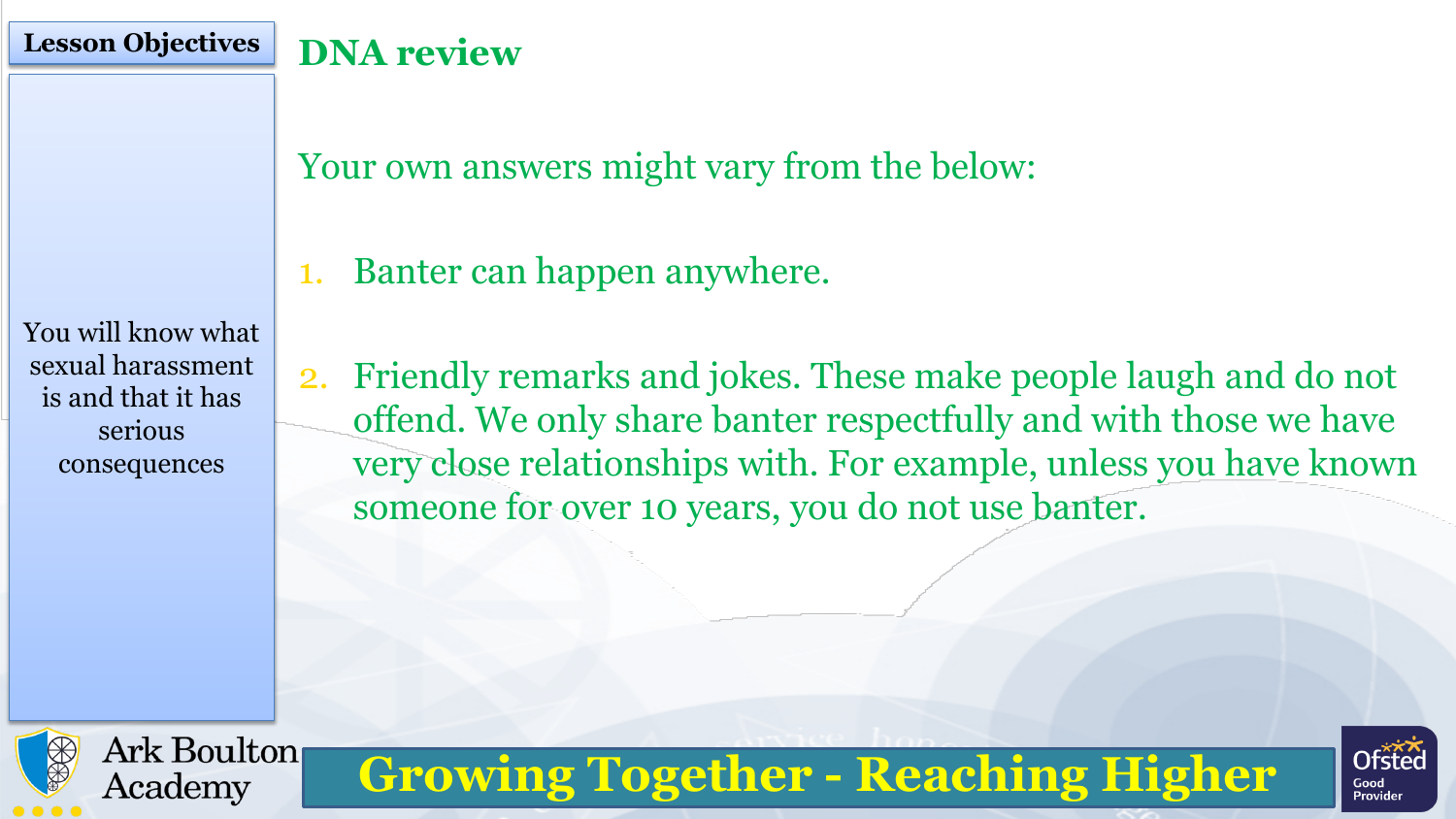You will know what

sexual harassment

is and that it has

serious

consequences

# **Lesson Objectives** Key vocabulary

In today's lesson we will be learning about what **sexual harassment**  is and the consequences of **sexually harassing** someone

**Sexual harassment** is the act of annoying or worrying somebody by putting pressure on them or saying or doing unpleasant things to them in any context.

Let's all say the phrase: **sexual harassment**

- **Sexual harassment** is against the law
- Calling someone a nonce is an example of **sexualised** language' Write a sentence of your own that uses the phrase '**sexual**

**Growing Together - Reaching Higher**

**harassment**'.

Recap cold call: What is sexual harassment?



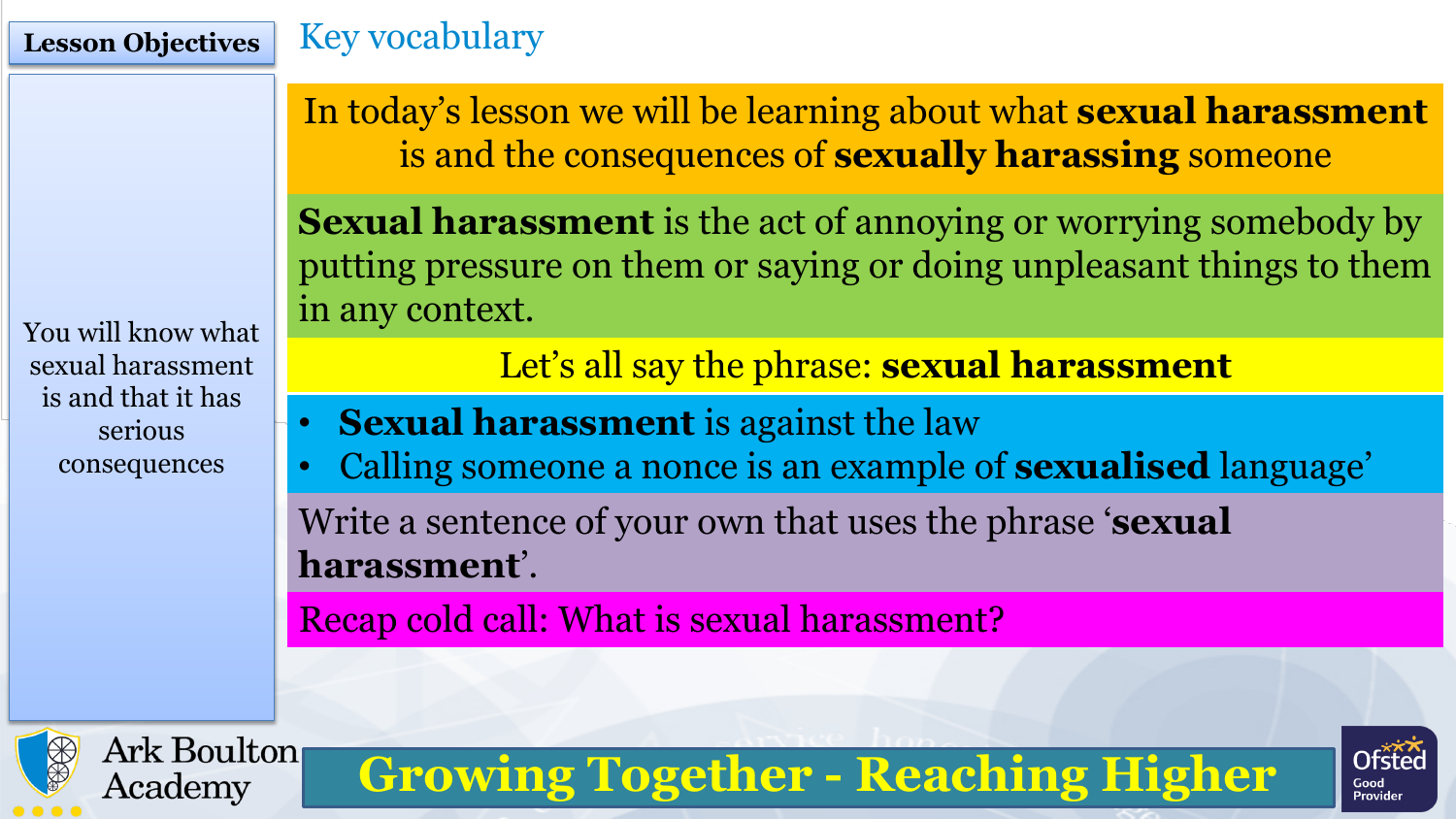You will know what

sexual harassment

is and that it has

serious

consequences

**Lesson Objectives** By the time you leave my room today, you will be able to:

1.Sexual harassment means 'unwanted conduct of a sexual nature' 2.Unwanted sexual behaviour is harmful in all places; schools, at home, when outside.

3.Unwanted sexualised behaviour is against the law in all settings; with friends, family and at work. It could be reported to the police.

4.Expressing this behaviour through your language choices is unacceptable.

5.Inappropriate language is not a joke. It is not banter. 6.Sexualised phrases and name calling happens here because at the moment you are unaware that it is an offence.

7.Sexualised language is morally wrong and not respectful towards others.

**Growing Together - Reaching Higher**



Ark Boulton

Academy

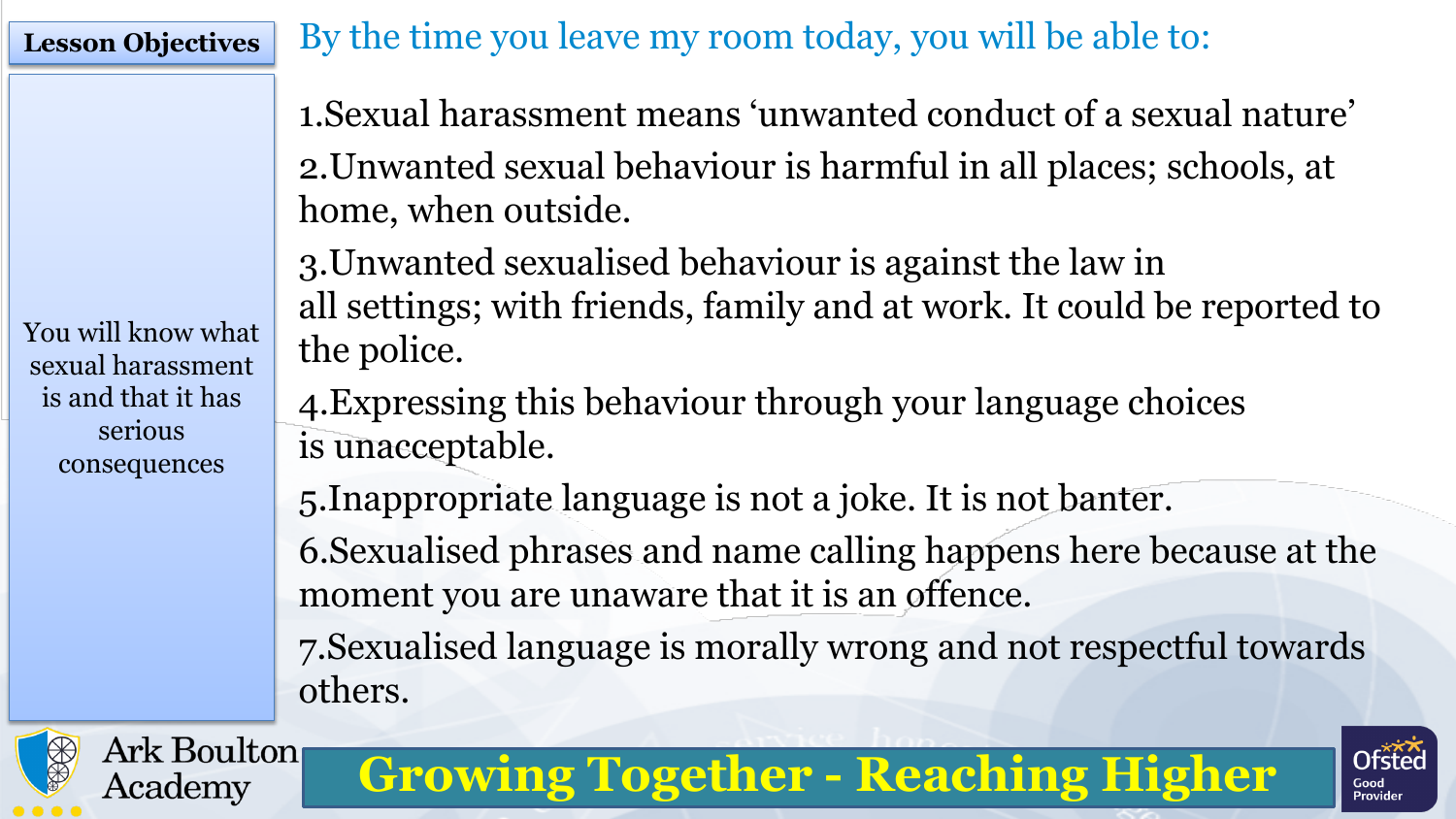### **Lesson Objectives** Turn and Talk

With your partner,

Use the sentence starters and key words to support your conversation

You will know what sexual harassment is and that it has serious consequences

- Why is sexual harassment against law?
- Sexual harassment is...
- Key words: harmful/unwanted/illegal/unacceptable/offence/not respectful



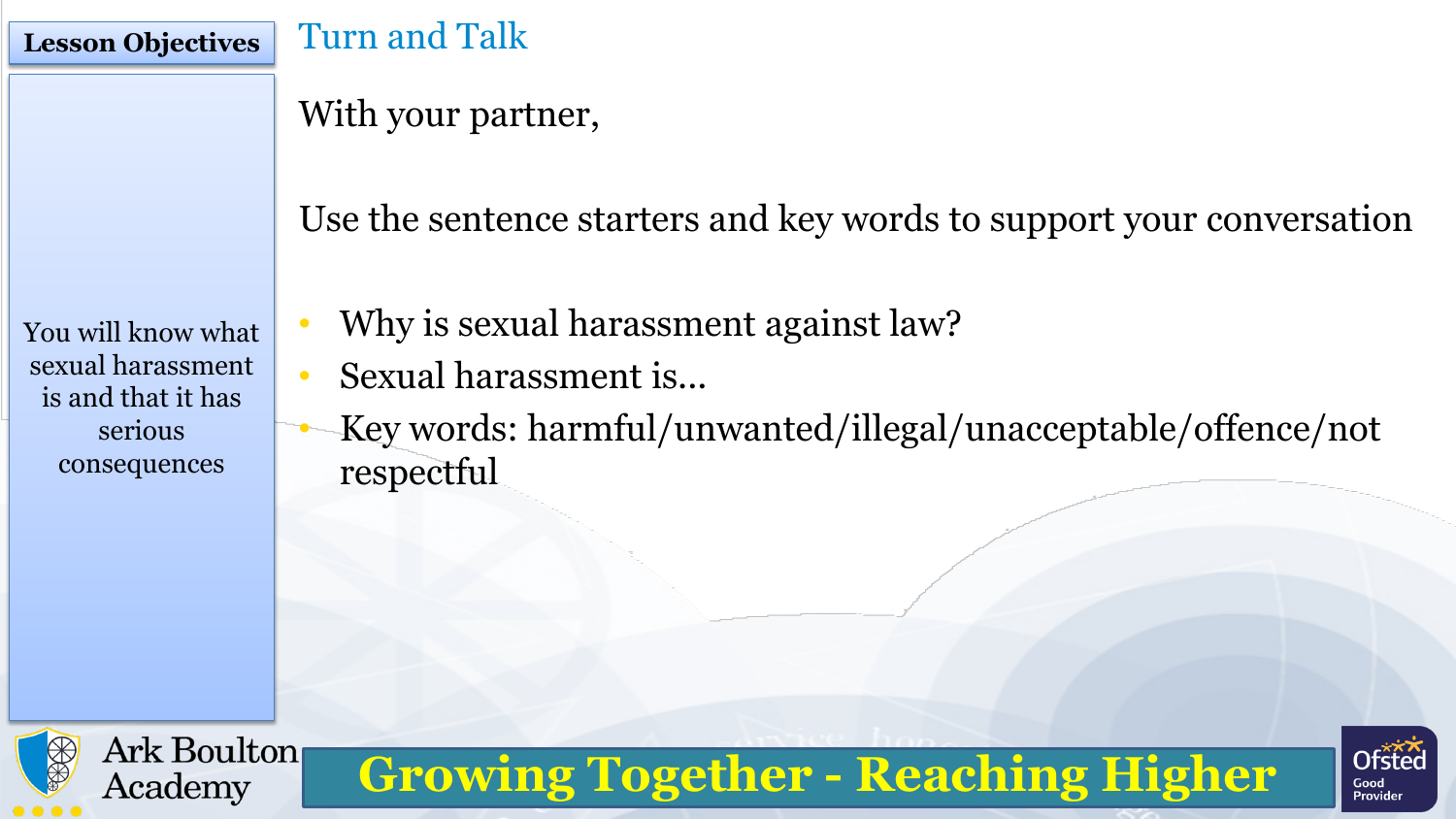### **Lesson Objectives** True or False

## Answer True or False:

- 1. Sexualised language is against the law.
- 2. Sexual harassment is acceptable if it is between friends or family.

You will know what sexual harassment is and that it has serious consequences

- 3. Sexualised language can be reported to the police.
- 4. Sexualised name calling is just banter.
- 5. Sexualised language will not be tolerated at Ark Boulton.



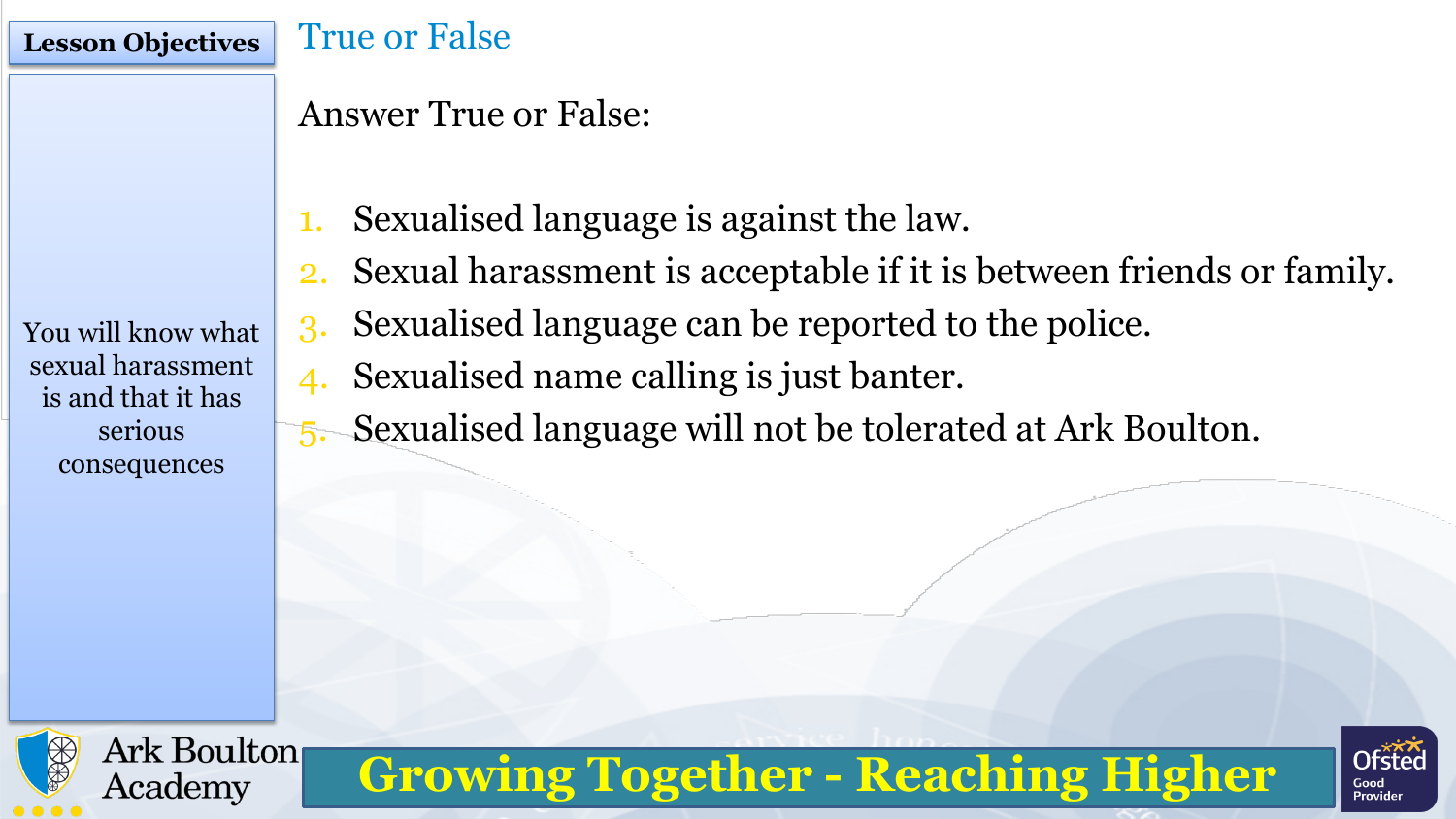### **Lesson Objectives** True or False

- Sexualised language is against the law. **True**
- Sexual harassment is acceptable if it is between friends or family. **False**
- Sexualised language can be reported to the police. **True**
- Sexualised name calling is just banter. **False**
- Sexualised language will not be tolerated at Ark Boulton. **True**

**Growing Together - Reaching Higher**

You will know what sexual harassment is and that it has serious consequences

Ark Boulton

Academy



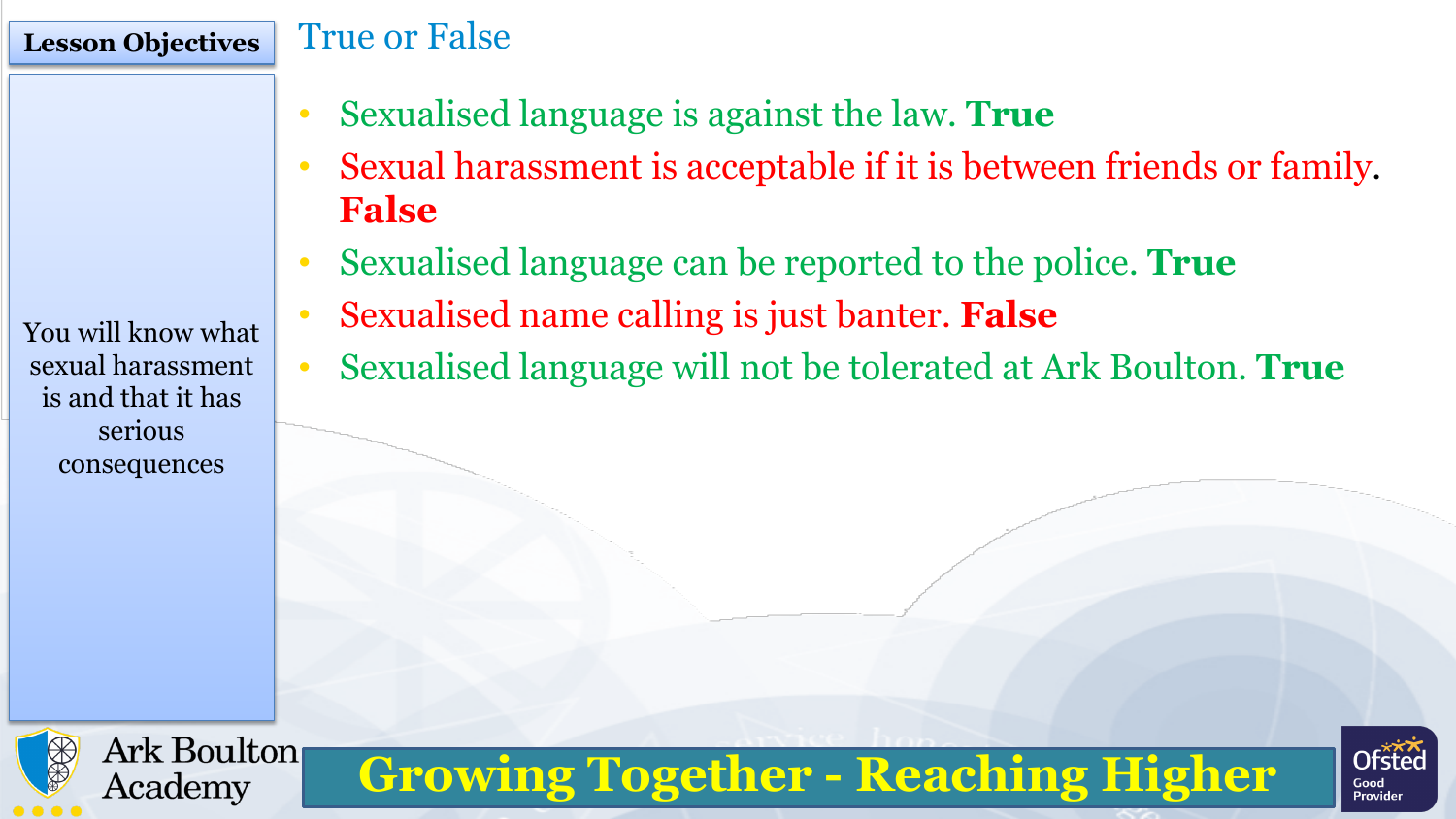You will know what sexual harassment is and that it has serious consequences

Ark Boulton

Academy

**Lesson Objectives** DND

- What is sexual harassment? Sexual harassment is...
- Why is sexual harassment not a joke? Sexual harassment is not a joke because...
- Why is sexual harassment against the law? Sexual harassment is against the law because...

Key words: harmful/unwanted/illegal/unacceptable/offence/not respectful/it's not banter/it's not a joke